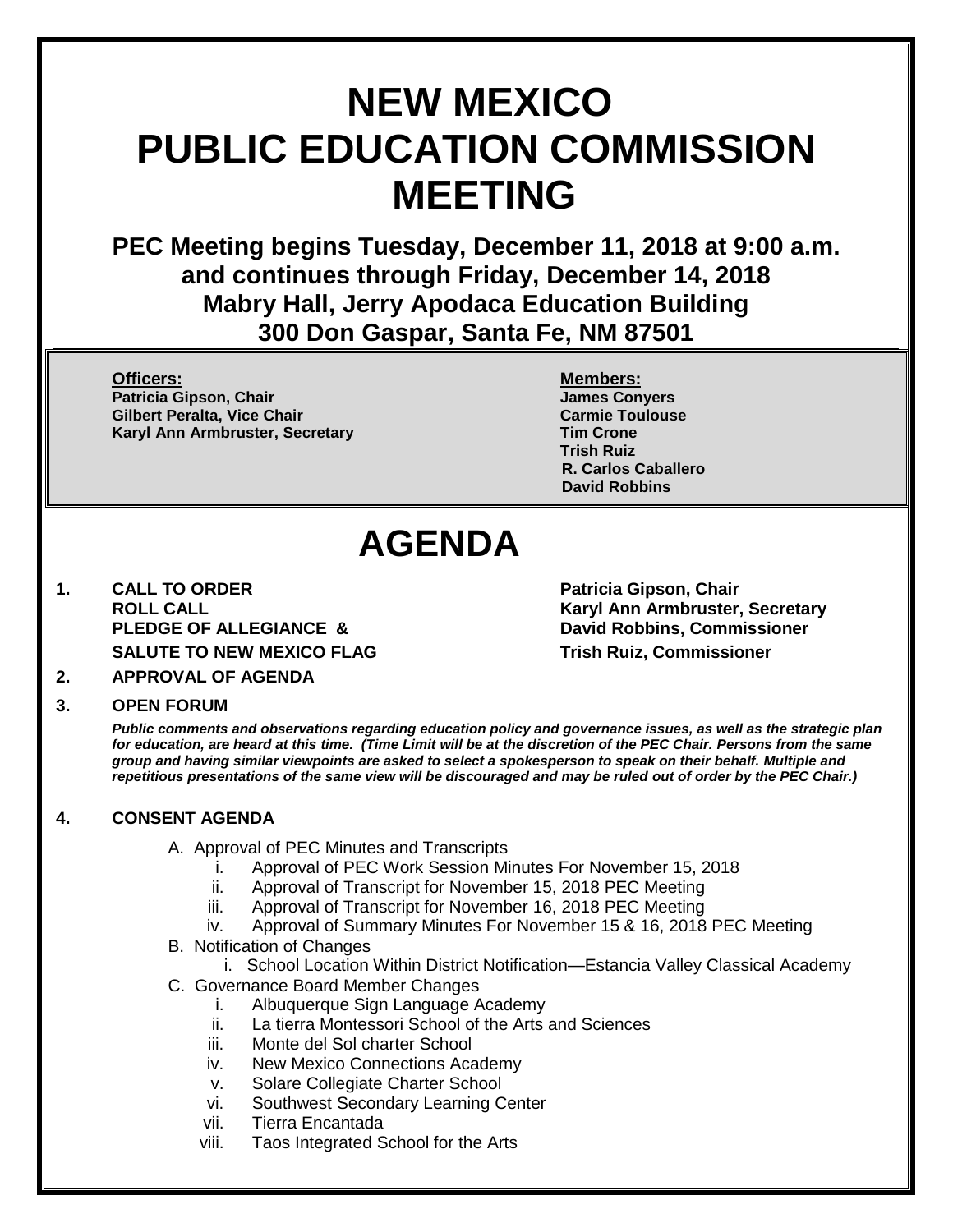#### **5. EXECUTIVE SESSION: Pursuant to NMSA § 10-15-1(H)(7) DISCUSSION SUBJECT TO ATTORNEY-CLIENT PRIVILEGE PERTAINING TO THREATENED OR PENDING LITIGATION IN WHICH THE PUBLIC BODY IS OR MAY BECOME A PARTICIPANT, SPECIFICALLY:**

- A. Christopher Ruszkowski, in his Official Capacity as the Secretary of the New Mexico Public Education Department and the New Mexico Public Education Department Decision and Order to Reject the Public Education Commission's Decision to Grant Raices Del Saber Xinachtli Community School Charter with Conditions
- B. Appeal of the Governing Council of New Mexico Connections Academy, and the New Mexico Connections Academy vs Christopher Ruszkowski, in his Official Capacity as the Secretary of the New Mexico Public Education Department
- **6. DISCUSSION AND POSSIBLE ACTION ON CHRISTOPHER RUSZKOWSKI, IN HIS OFFICIAL CAPACITY AS THE SECRETARY OF THE NEW MEXICO PUBLIC EDUCATION DEPARTMENT AND THE NEW MEXICO PUBLIC EDUCATION DEPARTMENT DECISION AND ORDER TO REJECT THE PUBLIC EDUCATION COMMISSION'S DECISION TO GRANT RAICES DEL SABER XINACHTLI COMMUNITY SCHOOL CHARTER WITH CONDITIONS**
- **7. DISCUSSION AND POSSIBLE ACTION ON APPEAL OF THE GOVERNING COUNCIL OF NEW MEXICO CONNECTIONS ACADEMY, AND THE NEW MEXICO CONNECTIONS ACADEMY VS CHRISTOPHER RUSZKOWSKI, IN HIS OFFICIAL CAPACITY AS THE SECRETARY OF THE NEW MEXICO PUBLIC EDUCATION DEPARTMENT**

#### **8. DISCUSSION AND ACTION ON CHARTER SCHOOL RENEWAL APPLICATIONS A. Southwest Secondary Learning Center (ABQ)**

- i. Public Education Department Evaluation
- ii. School Comments (15 minutes)
- iii. Public Comment (8 minutes)
- iv. PEC Questions
- v. Vote on Renewal

#### **B. La Academia de Dolores Huerta (Las Cruces)**

- i. Public Education Department Evaluation
- ii. School Comments (15 minutes)
- iii. Public Comment (8 minutes)
- iv. PEC Questions
- v. Vote on Renewal

## **C. Explore Academy (ABQ)**

- i. Public Education Department Evaluation
- ii. School Comments (15 minutes)
- iii. Public Comment (8 minutes)
- iv. PEC Questions
- v. Vote on Renewal

## **D. Cesar Chavez Community School (ABQ)**

- i. Public Education Department Evaluation
- ii. School Comments (15 minutes)
- iii. Public Comment (8 minutes)
- iv. PEC Questions
- v. Vote on Renewal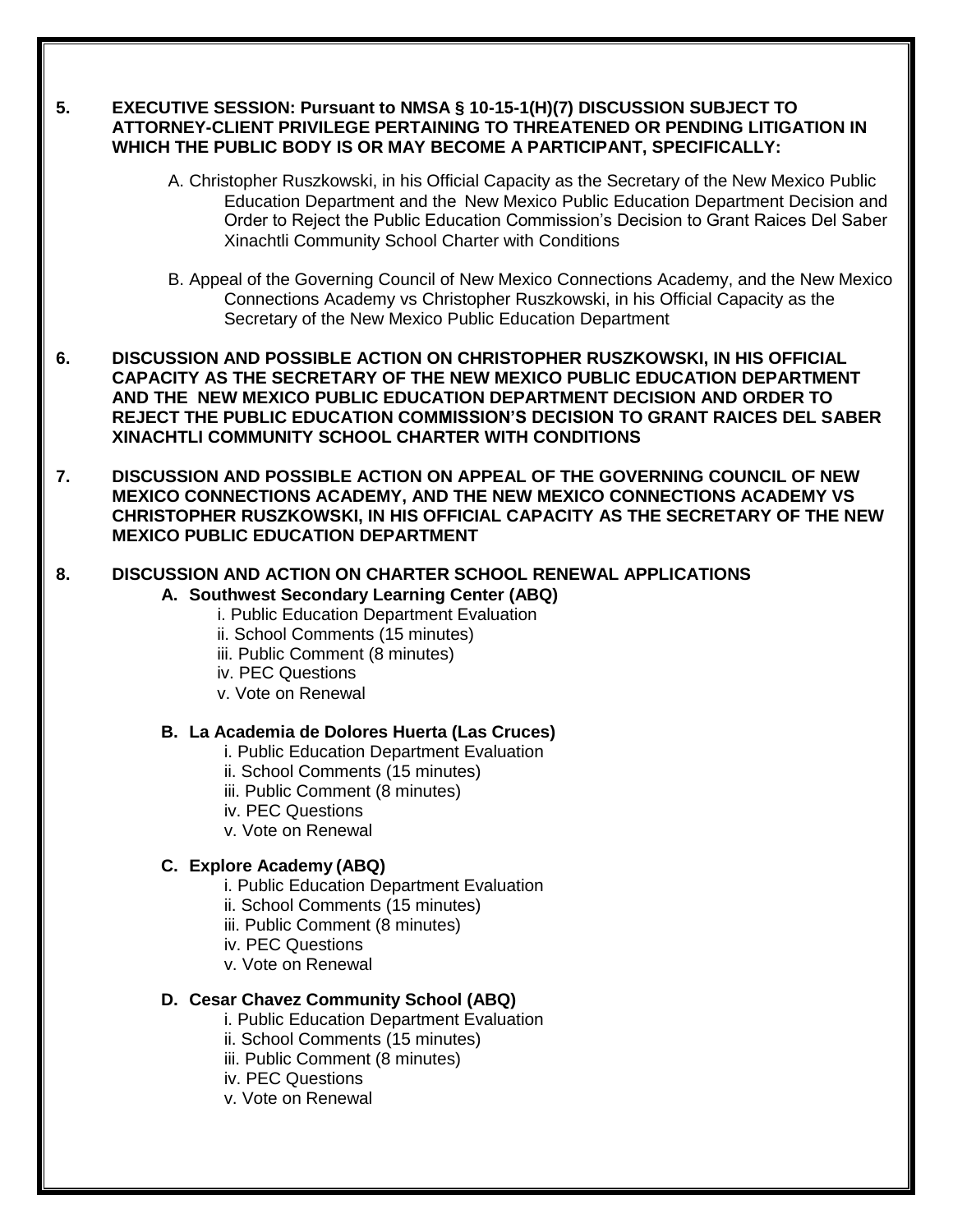#### **E. Southwest Aeronautics, Math and Science Academy, SAM (ABQ)**

- i. Public Education Department Evaluation
- ii. School Comments (15 minutes)
- iii. Public Comment (8 minutes)
- iv. PEC Questions
- v. Vote on Renewal

## **F. Alma d' Arte Charter School (Las Cruces)**

- i. Public Education Department Evaluation
- ii. School Comments (15 minutes)
- iii. Public Comment (8 minutes)
- iv. PEC Questions
- v. Vote on Renewal

## **G. Middle College High School (Gallup)**

- i. Public Education Department Evaluation
- ii. School Comments (15 minutes)
- iii. Public Comment (8 minutes)
- iv. PEC Questions
- v. Vote on Renewal

## **H. School of Dreams Academy (Los Lunas)**

- i. Public Education Department Evaluation
- ii. School Comments (15 minutes)
- iii. Public Comment (8 minutes)
- iv. PEC Questions
- v. Vote on Renewal

## **I. Southwest Preparatory Learning Center (ABQ)**

- i. Public Education Department Evaluation
- ii. School Comments (15 minutes)
- iii. Public Comment (8 minutes)
- iv. PEC Questions
- v. Vote on Renewal

## **J. New Mexico School for the Arts (Santa Fe)**

- i. Public Education Department Evaluation
- ii. School Comments (15 minutes)
- iii. Public Comment (8 minutes)
- iv. PEC Questions
- v. Vote on Renewal

## **9. REPORT FROM OPTIONS FOR PARENTS & THE CHARTER SCHOOL DIVISION—DISCUSSION AND POSSIBLE ACTIONS**

- A. Charter School Division Update
- B. Update on Implementation Year Training and Submissions
- C. Update on School Closures
- D. Governing Board Concerns

#### **10. DISCUSSION AND POSSIBLE ACTION ON RAICES DEL SABER XINACHTLI COMMUNITY SCHOOL REQUEST FOR EXTENSION TO FILE APPLICATION FOR BOARD OF FINANCE DESIGNATION, AND APPLICATION FOR BOARD OF FINANCE DESIGNATION**

**11. DISCUSSION AND POSSIBLE ACTION ON PEC LEGISLATIVE STRATEGY INCLUDING "NO TIME TO LOSE"**